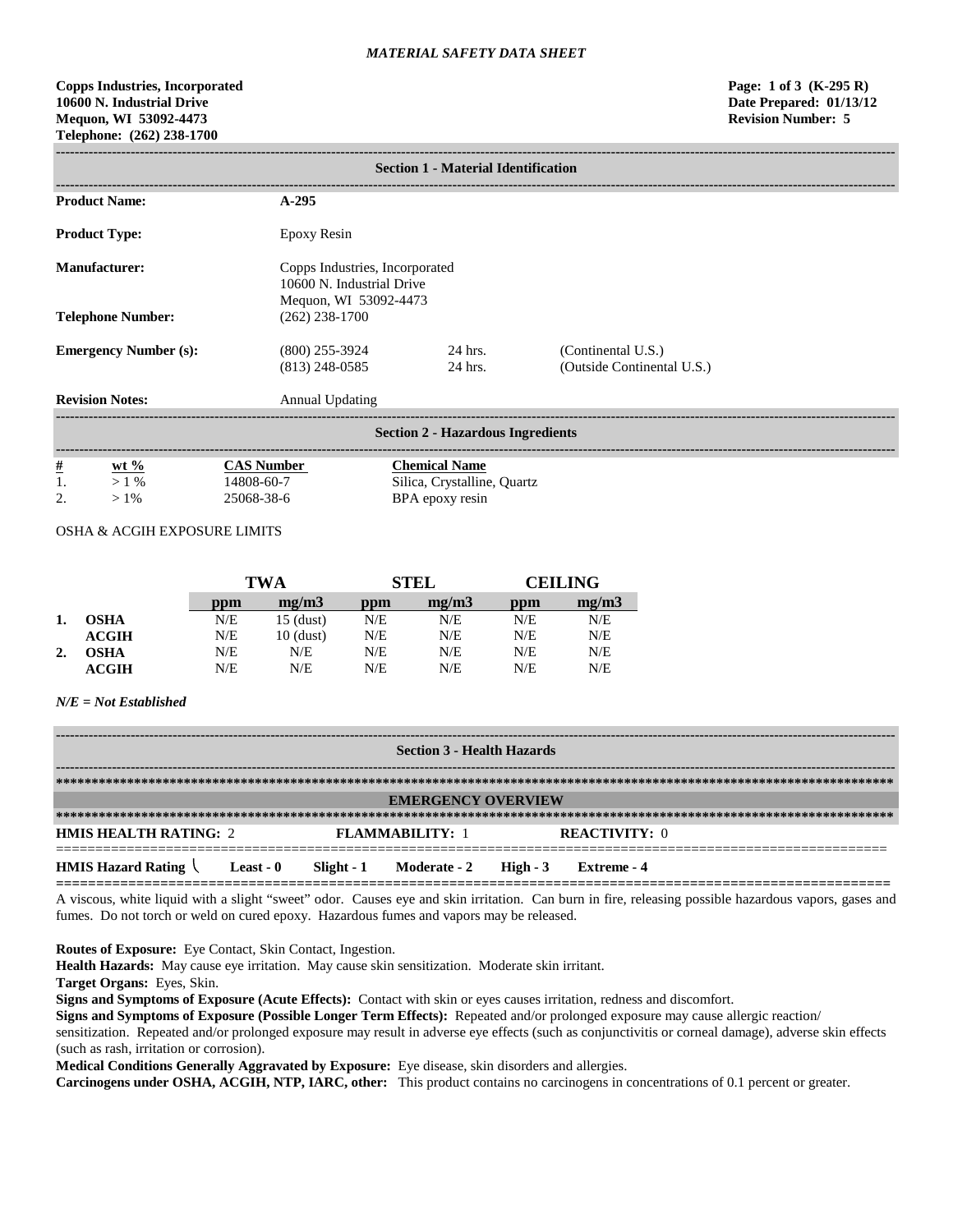| <b>Copps Industries, Incorporated</b><br>Mequon, WI 53092-4473 | Page: 2 of 3 $(K-295 R)$<br>Date Prepared: 01/13/12 |
|----------------------------------------------------------------|-----------------------------------------------------|
| Telephone: (262) 238-1700                                      | <b>Revision Number: 5</b>                           |
|                                                                |                                                     |

#### **Section 4 - First Aid**

**------------------------------------------------------------------------------------------------------------------------------------------------------------------------------------ Eye Contact:** Hold eyelids apart and immediately flush eyes with plenty of water for at least 15 minutes. Seek medical attention.

**Skin Contact:** Remove contaminated clothing/shoes and wipe excess from skin. Flush skin with water. Follow by washing with soap and water. If irritation occurs, seek medical attention. If contact with hot product occurs, immediately flush with cool water for 15 minutes. Carefully remove clothing; if clothing is stuck to a burn area do not pull it off, but cut around it. Cover burn area with a clean material. Get medical attention immediately.

**Inhalation:** Remove victim to fresh air and provide oxygen. If breathing is difficult, seek medical attention.

**Ingestion:** If swallowed, call physician immediately. Induce vomiting only as directed by medical personnel. Never give anything by mouth to an unconscious person. Get medical attention immediately.

|                                                     |           | <b>Section 5 - Fire and Explosion Data</b> |                   |
|-----------------------------------------------------|-----------|--------------------------------------------|-------------------|
| <b>Flash Point (closed cup):</b>                    | $>200$ °F | <b>Upper Explosion Limit (UEL):</b>        | No data available |
| <b>Auto Ignition Temperature:</b> No data available |           | Lower Explosion Limit (LEL):               | No data available |

**Fire Hazard Classification (OSHA/NFPA):** This product is not considered flammable nor combustible, but will burn if involved in a fire. **Extinguishing Media:** Foam, Carbon Dioxide (CO<sub>2</sub>), or dry chemical.

**Special Fire Fighting Procedures:** Keep personnel removed from area and upwind of fire. Wear full fire-fighting turn-out gear (full bunker gear) and respiratory protection (SCBA). Cool fire exposed containers with water spray.

**Unusual Fire and Explosion Hazards:** Hazardous combustion products may be present. Combustion may form aldehydes, nitrous oxides, carbon monoxide  $(CO)$ , and carbon dioxide  $(CO<sub>2</sub>)$ . **------------------------------------------------------------------------------------------------------------------------------------------------------------------------------------**

# **Section 6 - Accidental Release Measures ------------------------------------------------------------------------------------------------------------------------------------------------------------------------------------**

**Containment Techniques (Removal of ignition sources, diking, etc.)** Stop the leak, if possible. Shut off or remove all ignition sources. Construct a dike to prevent spreading.

**Clean-Up Procedures:** Spread absorbent material over area. Wipe or scrape up material. Dispose of material in accordance with local, state and federal regulations. Wash the area with soap and water. Prevent washings from entering sewers or waterways.

**Other Emergency Advice:** Wear protective clothing, boots, gloves, respirator, and eye protection.

# ------------------------------------------------------------------------------------------------------------------------------------------------------------------------------------ **Section 7 - Handling and Storage ------------------------------------------------------------------------------------------------------------------------------------------------------------------------------------**

**Storage:** Store in a cool (60-80 °F), dry, ventilated place. Crystallization may occur if storage temperature drops below 55°F for a prolonged period of time. Store in closed containers.

**Handling:** Avoid contact with skin, eyes, or clothing. When handling, do not eat, drink, or smoke.

**Other Precautions:** Wash thoroughly after handling. Remove contaminated clothing and gear. Decontaminate. Destroy leather or any articles which can not be decontaminated.

#### **------------------------------------------------------------------------------------------------------------------------------------------------------------------------------------ Section 8 - Personal Protection/Exposure Controls**

**------------------------------------------------------------------------------------------------------------------------------------------------------------------------------------**

**Eye Protection:** Chemical safety goggles recommended. Contact lenses should not be worn while using this product.

**Hand Protection:** Chemical resistant gloves recommended, such as neoprene or nitrite rubber.

**Respiratory Protection:** Not necessary under most operating conditions. NIOSH approved organic vapor respirator should be used in confined areas, or when conditions cause high vapor concentrations. If the percent oxygen is below normal then use self-contained breathing apparatus. **Protective Clothing:** Clean, body covering clothing should be utilized.

**Work and Hygienic Practices:** Eye wash stations and safety showers should be easily accessible.

| <b>Section 9 - Typical Physical and Chemical Properties</b> |                   |                             |                  |  |  |  |
|-------------------------------------------------------------|-------------------|-----------------------------|------------------|--|--|--|
| <b>Physical Form:</b>                                       | Viscous Liquid    | <b>Vapor Density:</b>       | Heavier than air |  |  |  |
| Color:                                                      | White             | <b>Boiling Point:</b>       | $>200$ °F        |  |  |  |
| Odor:                                                       | Slight Sweet      | <b>Melting Point:</b>       | Not Applicable   |  |  |  |
| pH:                                                         | No data available | <b>Solubility in Water:</b> | Negligible       |  |  |  |
| <b>Vapor Pressure:</b>                                      | No data available | <b>Specific Gravity:</b>    | 2.13             |  |  |  |
| Section 10 - Stability and Reactivity                       |                   |                             |                  |  |  |  |

#### **Section 10 - Stability and Reactivity ------------------------------------------------------------------------------------------------------------------------------------------------------------------------------------**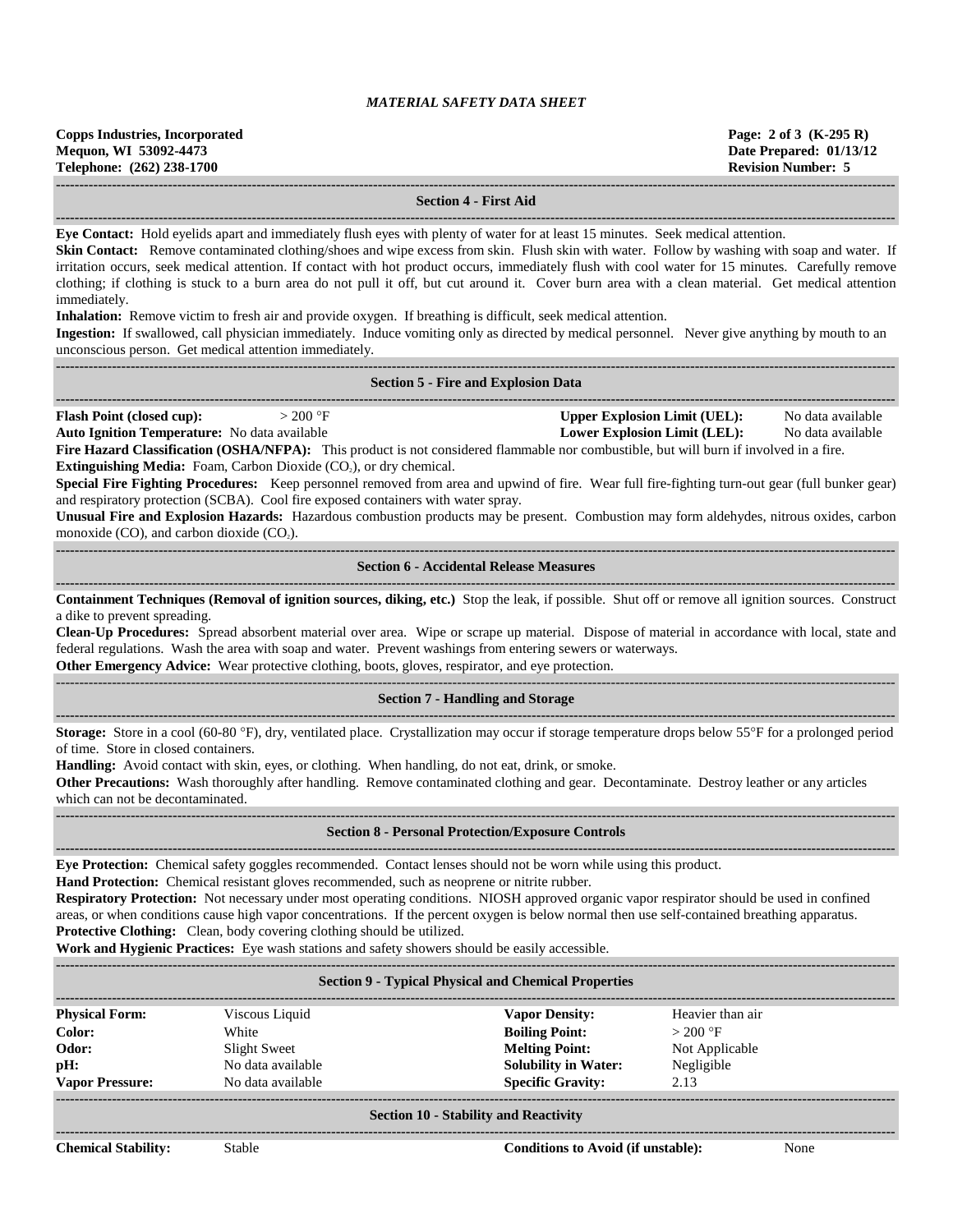| Copps Industries, Incorporated |
|--------------------------------|
| Mequon, WI 53092-4473          |
| Telephone: (262) 238-1700      |

| Section 10 - Stability and Reactivity (con't.)                                           |                                                                                                 |  |  |  |  |
|------------------------------------------------------------------------------------------|-------------------------------------------------------------------------------------------------|--|--|--|--|
| <b>Incompatibility (Materials to Avoid):</b><br><b>Hazardous Decomposition Products:</b> | Acids, strong oxidizing agents.<br>None                                                         |  |  |  |  |
| <b>Hazardous Polymerization:</b>                                                         | Contact with epoxy hardeners under uncontrolled conditions. May release excess heat and vapors. |  |  |  |  |
|                                                                                          | <b>Costion 11 Tovicological Properties</b>                                                      |  |  |  |  |

#### **Section 11 - Toxicological Properties**

**------------------------------------------------------------------------------------------------------------------------------------------------------------------------------------** Acute Oral Toxicity (LD50, RAT): No data available. **Acute Dermal Toxicity (LD50, RABBIT):** No data available. Acute Inhalation Toxicity (LC50, RAT): No data available.

**------------------------------------------------------------------------------------------------------------------------------------------------------------------------------------**

# ------------------------------------------------------------------------------------------------------------------------------------------------------------------------------------

#### **Section 12 - Ecological Information**

**------------------------------------------------------------------------------------------------------------------------------------------------------------------------------------**

**------------------------------------------------------------------------------------------------------------------------------------------------------------------------------------**

No data available.

# **Section 13 - Disposal Considerations**

**------------------------------------------------------------------------------------------------------------------------------------------------------------------------------------ Waste Disposal:** This material does not contain any VOC's (volatile organic compounds). Dispose of material in accordance with applicable local, state, and federal laws and regulations. The state and local regulations and laws may differ from federal regulations, and laws may change or be reinterpreted. This information only applies to the material as manufactured. Processing, use, or contamination may make the information inappropriate, inaccurate, or incomplete. Responsibility for proper waste disposal is with the owner of the waste.

| <b>Section 14 - Transport Information</b>                                                                                           |                                                                                                                |                                                                                                      |                                                                                                                             |  |  |  |  |
|-------------------------------------------------------------------------------------------------------------------------------------|----------------------------------------------------------------------------------------------------------------|------------------------------------------------------------------------------------------------------|-----------------------------------------------------------------------------------------------------------------------------|--|--|--|--|
| <b>DOT Non-Bulk Shipping Name:</b><br><b>DOT Bulk Shipping Name:</b><br><b>Technical Shipping Name:</b><br><b>DOT Hazard Class:</b> | Resin compound - not regulated<br>Resin compound - not regulated<br>NMFC Item 46030, Class 55<br>Not regulated | $\overline{I}$ $\overline{N}$ $\overline{H}$ :<br><b>Packing Group:</b><br><b>IMO Shipping Data:</b> | Not regulated<br>Not regulated<br>Resin compound - not regulated<br>ICAO/IATA Shipping Data: Resin compound - not regulated |  |  |  |  |

**Section 15 - Regulatory Information**

# *US FEDERAL REGULATIONS:*

**Toxic Substances Control Act (TSCA):** All components are included in the EPA Toxic Substances Control Act (TSCA) Chemical Substance Inventory or are not required to be listed on the TSCA Inventory.

**OSHA (29CFR1910.1200) Hazard Class(es):** Irritant. Sensitizer

**EPCRA Section 312 (40CFR370) Hazard Classes:** Immediate Health Hazard. Delayed Health Hazard.

**EPCRA Section 313 (40CFR372):** Toxic chemicals above "de minimus" level (% by weight): Naphthalene (<1%)

## *STATE REGULATIONS:*

**California Proposition 65 Substances:** (components known to the State of California to cause cancer and/or reproductive toxicity and subject to warning and discharge requirements under the "Safe Drinking Water and Toxic Enforcement Act of 1986"): Crystalline silica.

# *INTERNATIONAL REGULATIONS*

**Canada: WHMIS Hazard Classification:** Class D, division 2B **WHMIS Risk Phrases:** Eye or skin irritant. Skin sensitizer. **WHMIS Symbols:** Stylized T

#### **------------------------------------------------------------------------------------------------------------------------------------------------------------------------------------ Section 16 - Other Information**

**------------------------------------------------------------------------------------------------------------------------------------------------------------------------------------** *To the best of our knowledge, the information contained herein is accurate. However, neither Copps Industries nor any of its agents assume any liability whatsoever for the accuracy or completeness of the information contained herein. Final determination of suitability of any material is the sole responsibility of the user. All materials may present unknown health hazards and should be used with caution. Although certain hazards are described herein, we cannot guarantee that these are the only hazards which exist.*

**Revision Date:** 01/13/12 **Revised By:** Bill Simek **Replaces Revision Dated:** 01/28/10 **Title:** Lab Manager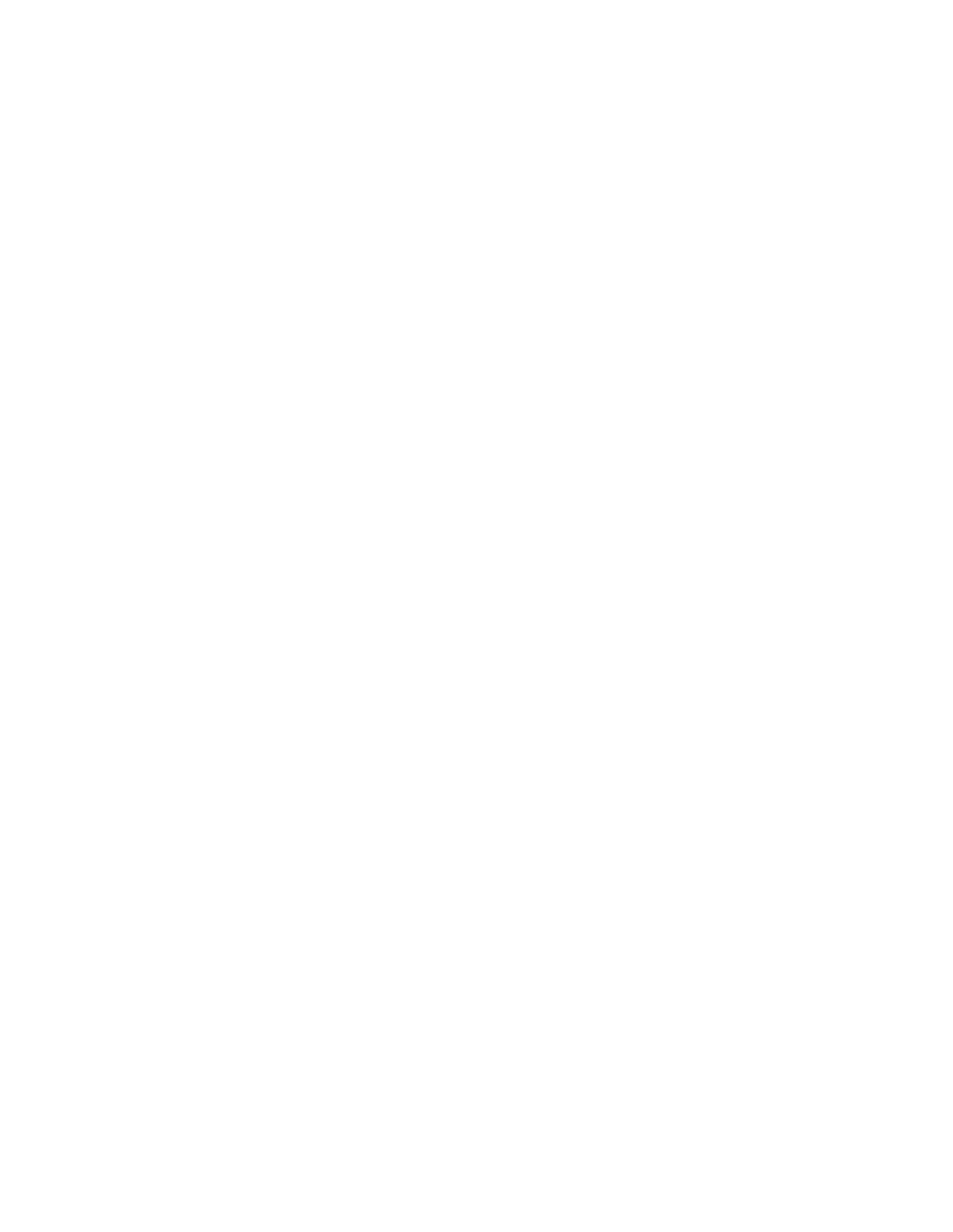| <b>Section 1 - Material Identification</b> |                                                                                      |                    |                                                  |  |  |  |
|--------------------------------------------|--------------------------------------------------------------------------------------|--------------------|--------------------------------------------------|--|--|--|
| <b>Product Name:</b>                       | $B-295$                                                                              |                    |                                                  |  |  |  |
| <b>Product Type:</b>                       | Epoxy Hardener Compound                                                              |                    |                                                  |  |  |  |
| Manufacturer:                              | Copps Industries, Incorporated<br>10600 N. Industrial Drive<br>Mequon, WI 53092-4473 |                    |                                                  |  |  |  |
| <b>Telephone Number:</b>                   | $(262)$ 238-1700                                                                     |                    |                                                  |  |  |  |
| <b>Emergency Number (s):</b>               | $(800)$ 255-3924<br>$(813)$ 248-0585                                                 | 24 hrs.<br>24 hrs. | (Continental U.S.)<br>(Outside Continental U.S.) |  |  |  |

| <b>Section 2 - Hazardous Ingredients</b> |         |                   |                      |  |  |  |  |
|------------------------------------------|---------|-------------------|----------------------|--|--|--|--|
| <u>#</u>                                 | wt $\%$ | <b>CAS Number</b> | <b>Chemical Name</b> |  |  |  |  |
|                                          | $>1\%$  | Trade secret      | Amine mixture        |  |  |  |  |
| $\gamma$                                 | $>1\%$  | 8052-41-3         | Hydrocarbon blend    |  |  |  |  |

# OSHA & ACGIH EXPOSURE LIMITS

|    |             | <b>TWA</b> |       | <b>STEL</b> |       | <b>CEILING</b> |       |
|----|-------------|------------|-------|-------------|-------|----------------|-------|
|    |             | ppm        | mg/m3 | ppm         | mg/m3 | ppm            | mg/m3 |
| 1. | <b>OSHA</b> | N/E        | N/E   | N/E         | N/E   | N/E            | N/E   |
|    | ACGIH       | N/E        | N/E   | N/E         | N/E   | N/E            | N/E   |
| 2. | <b>OSHA</b> | 500        | N/E   | N/E         | N/E   | N/E            | N/E   |
|    | ACGIH       | 100        | N/E   | N/E         | N/E   | N/E            | N/E   |

# *N/E = Not Established*

| <b>Section 3 - Health Hazards</b> |           |            |                 |           |               |  |
|-----------------------------------|-----------|------------|-----------------|-----------|---------------|--|
|                                   |           |            |                 |           |               |  |
| <b>EMERGENCY OVERVIEW</b>         |           |            |                 |           |               |  |
|                                   |           |            |                 |           |               |  |
| <b>HMIS HEALTH RATING: 3</b>      |           |            | FLAMMARILITY: 2 |           | REACTIVITY: 0 |  |
| <b>HMIS Hazard Rating</b>         | Least - 0 | Slight - 1 | Moderate - 2    | High $-3$ | Extreme - 4   |  |

A light straw liquid with an amine odor. Corrosive to skin. Corrosive to eyes. Severe skin irritant. Severe eye irritant. May cause skin sensitization. May cause respiratory sensitization. Can burn in fire, releasing possible hazardous vapors, gases and fumes. Do not torch or weld on cured epoxy. Hazardous fumes and vapors may be released.

**\*\*\*\*\*\*\*\*\*\*\*\*\*\*\*\*\*\*\*\*\*\*\*\*\*\*\*\*\*\*\*\*\*\*\*\*\*\*\*\*\*\*\*\*\*\*\*\*\*\*\*\*\*\*\*\*\*\*\*\*\*\*\*\*\*\*\*\*\*\*\*\*\*\*\*\*\*\*\*\*\*\*\*\*\*\*\*\*\*\*\*\*\*\*\*\*\*\*\*\*\*\*\*\*\*\*\*\*\*\*\*\*\*\*\*\*\*\* Routes of Exposure:** Eye Contact, Skin Contact, Inhalation, Ingestion.

Health Hazards: Corrosive to skin. Corrosive to eyes. Severe skin irritant. Severe eye irritant. May cause skin sensitization. May cause respiratory sensitization.

**Target Organs:** Eyes, Skin, and Respiratory System.

**Signs and Symptoms of Exposure (Acute Effects):** Burns of the eye may cause blindness. Contact of undiluted products with the eyes or skin quickly causes severe irritation and pain and may cause burns, necrosis, and permanent injury. Inhalation of mists may severely damage contacted tissue and produce scarring. Product is readily absorbed through the skin and may cause discomfort, injury or serious health problems unless treated properly.

**Signs and Symptoms of Exposure (Possible Longer Term Effects):** This substance may cause respiratory sensitization to exposed workers. **Medical Conditions Generally Aggravated by Exposure:** Asthma, chronic respiratory disease (e.g. Bronchitis, emphysema). Eye disease, skin disorders and allergies.

**Carcinogens under OSHA, ACGIH, NTP, IARC, other:** This product contains no carcinogens in concentrations of 0.1 percent or greater.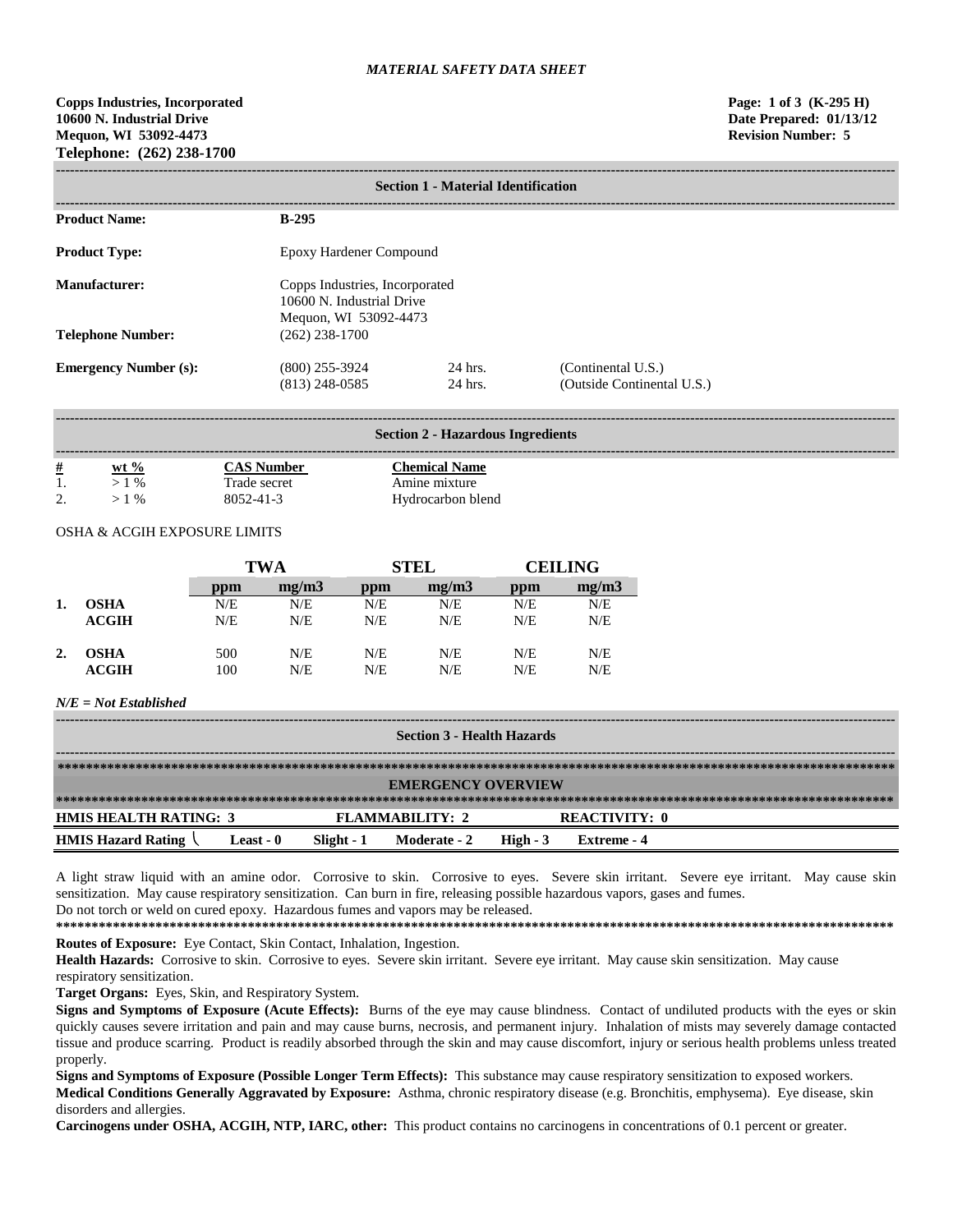#### **Section 4 - First Aid**

**------------------------------------------------------------------------------------------------------------------------------------------------------------------------------------ Eye Contact:** Hold eyelids apart and immediately flush eyes with plenty of water for at least 15 minutes. Seek medical attention. **Skin Contact:** Remove contaminated clothing/shoes and wipe excess from skin. Immediately flush affected area with water for at least 15 minutes. Cover the affected area with a sterile dressing or clean sheeting and seek medical attention immediately. DO NOT APPLY GREASES OR OINTMENTS. Control shock if present.

**Inhalation:** Remove victim to fresh air and provide oxygen. If breathing is difficult, seek medical attention.

**Ingestion:** In the event of ingestion, administer 3-4 glasses of milk or water. DO NOT INDUCE VOMITING. Seek medical attention immediately.

|                                                                                                                                                                                                                                                                                                                                                                                                                                                                                     | нізсяють ти ще сусигої нізсяют, аспинізся э-ч зназез от ник ог мася. До то і туросля у отитичу, деск нісакая ансикоп нинеснаету.                                                                                                                                                                                                                                                                                                                   |  |  |  |  |
|-------------------------------------------------------------------------------------------------------------------------------------------------------------------------------------------------------------------------------------------------------------------------------------------------------------------------------------------------------------------------------------------------------------------------------------------------------------------------------------|----------------------------------------------------------------------------------------------------------------------------------------------------------------------------------------------------------------------------------------------------------------------------------------------------------------------------------------------------------------------------------------------------------------------------------------------------|--|--|--|--|
| <b>Section 5 - Fire and Explosion Data</b>                                                                                                                                                                                                                                                                                                                                                                                                                                          |                                                                                                                                                                                                                                                                                                                                                                                                                                                    |  |  |  |  |
| <b>Flash Point (closed cup):</b><br>$>150$ °F<br><b>Upper Explosion Limit (UEL):</b><br>No data<br>Fire Hazard Classification (OSHA/NFPA): This product is not self-igniting but is combustible and will burn if involved in a fire.<br><b>Extinguishing Media:</b> Foam, Carbon Dioxide (CO2), or dry chemical.<br>and respiratory protection (SCBA). Cool fire exposed containers with water spray.<br>monoxide (CO), and carbon dioxide (CO2) and various hydrocarbon fragments. | <b>Lower Explosion Limit (LEL):</b><br>No data<br><b>Auto Ignition Temperature:</b><br>No data<br>Special Fire Fighting Procedures: Keep personnel removed from area and upwind of fire. Wear full fire-fighting turnout gear (full bunker gear)<br>Unusual Fire and Explosion Hazards: Hazardous combustion products may be present. Combustion may form aldehydes, nitrous oxides, carbon                                                        |  |  |  |  |
| <b>Section 6 - Accidental Release Measures</b>                                                                                                                                                                                                                                                                                                                                                                                                                                      |                                                                                                                                                                                                                                                                                                                                                                                                                                                    |  |  |  |  |
| off or remove all ignition sources. Construct a dike to prevent spreading.<br>entering sewers or waterways.<br>Other Emergency Advice: Wear protective clothing, boots, gloves, respirator, and eye protection.                                                                                                                                                                                                                                                                     | Containment Techniques (Removal of ignition sources, diking etc.) Reduce vapor spreading with a water spray. Stop the leak, if possible. Shut<br>Clean-Up Procedures: Spread absorbent material over area. Transfer to containers by suction. For large spills, recover spilled material with a<br>vacuum truck. Dispose of material in accordance with local, state and federal regulations. Wash area with soap and water. Prevent washings from |  |  |  |  |
|                                                                                                                                                                                                                                                                                                                                                                                                                                                                                     | <b>Section 7 - Handling and Storage</b>                                                                                                                                                                                                                                                                                                                                                                                                            |  |  |  |  |
| Storage: Store in a cool (60-80°F), dry ventilated place. Store in closed containers.<br>drink, or smoke.<br>Other Precautions: Emergency showers and eye wash stations should be readily accessible. Wash thoroughly after handling.<br>contaminated clothing and gear. Decontaminate. Destroy leather or any articles, which can not be decontaminated.                                                                                                                           | Handling: Avoid breathing of vapors. Handle in well-ventilated workspace. Avoid contact with skin, eyes, or clothing. When handling, do not eat,<br>Remove                                                                                                                                                                                                                                                                                         |  |  |  |  |
| <b>Section 8 - Personal Protection/Exposure Controls</b>                                                                                                                                                                                                                                                                                                                                                                                                                            |                                                                                                                                                                                                                                                                                                                                                                                                                                                    |  |  |  |  |
| Eye Protection: Full-face shield with chemical safety goggles. Contact lenses should not be worn while using this product.<br>Hand Protection: Neoprene rubber gloves. Cuffed butyl rubber gloves. Nitrile rubber gloves.                                                                                                                                                                                                                                                           | Respiratory Protection: Not necessary under most operating conditions. NIOSH approved organic vapor respirator should be used in confined<br>areas, or when conditions cause high vapor concentrations. If the percent oxygen is below normal then use self-contained breathing apparatus.                                                                                                                                                         |  |  |  |  |

**Protective Clothing:** Impervious clothing. Rubber boots. Full rubber suit (rain gear). Butyl or latex protective clothing.

**Work and Hygienic Practices:** Eye wash stations and safety showers should be easily accessible. **------------------------------------------------------------------------------------------------------------------------------------------------------------------------------------**

# **Section 9 - Typical Physical and Chemical Properties**

| <b>Physical Form:</b>  | Liquid            | <b>Vapor Density:</b>       | No Data        |
|------------------------|-------------------|-----------------------------|----------------|
| Color:                 | Light straw       | <b>Boiling Point:</b>       | $>200$ °F      |
| Odor:                  | Amine-hydrocarbon | <b>Melting Point:</b>       | Not applicable |
| pH:                    | No Data           | <b>Solubility in Water:</b> | Negligible     |
| <b>Vapor Pressure:</b> | No Data           | <b>Specific Gravity:</b>    | 0.88           |